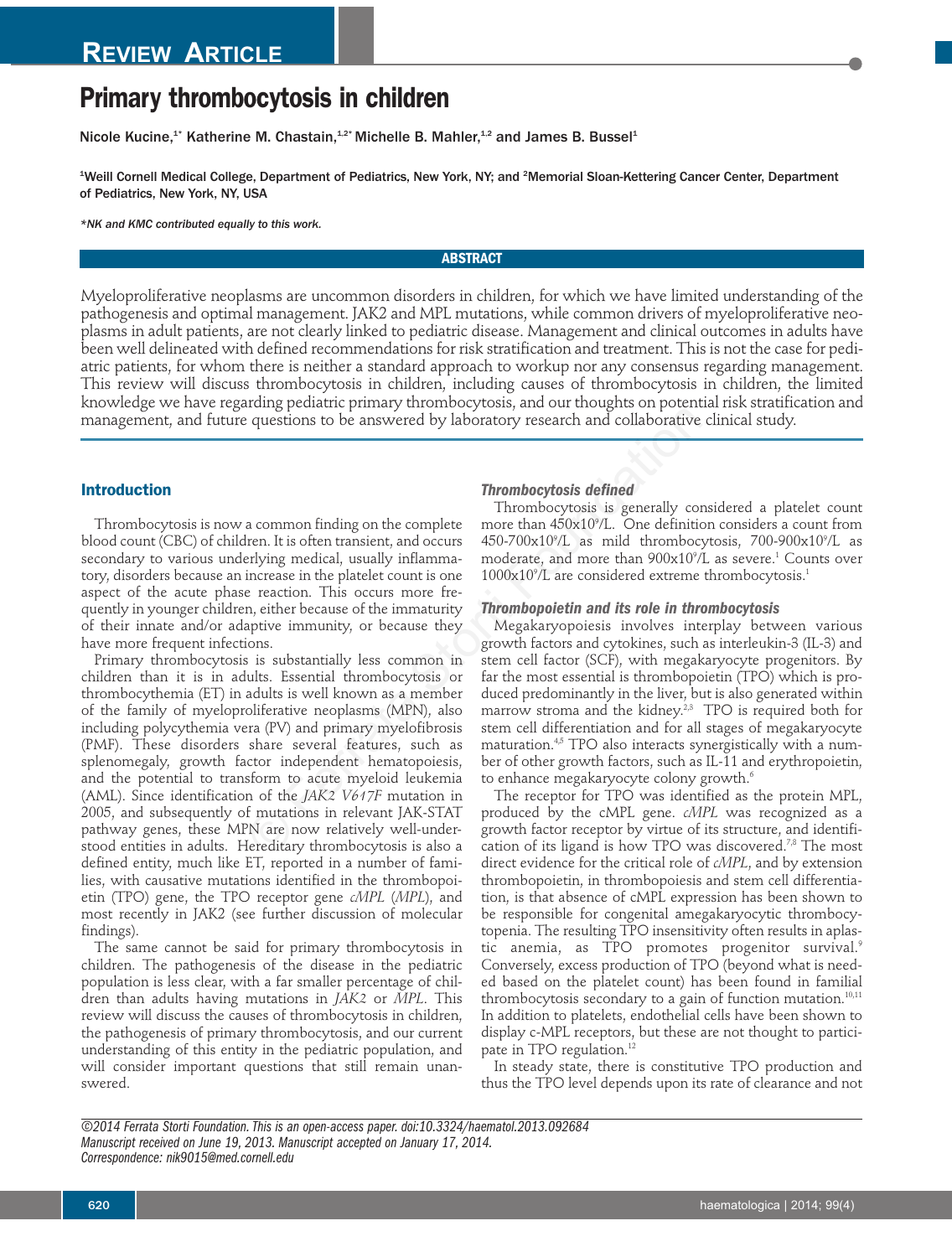generally on control at the transcriptional level.<sup>13</sup> This rate depends upon TPO binding to its receptor, which in turn depends upon how many TPO-R bearing cells are accessible, as well as how many receptors they express.<sup>14</sup> Low



Figure 1. Diagnostic algorithm for persistent elevated platelets. Figure 1 shows our groups' proposed diagnostic algorithm for approaching patients with elevated platelets. Evaluation for secondary causes, such as iron deficiency or inflammatory or infectious disorders is conducted. Iron deficiency and other underlying causes are treated. If no secondary cause is found, or treatment of the underlying disorder does not remedy the platelet count, further evaluation is done to look for signs of essential thrombocytosis. Bone marrow evaluation is recommended at this point. Also, genetic studies are recommended, and if there is clinical suspicion then BCR-ABL testing should be done. If it is not tested for, or if it is negative, testing for *JAK2V617F* or *MPLW5151K/L* is done. Positive *JAK* or *MPL* testing, and/or diagnostic bone marrow findings, contribute to the diagnosis of an MPN. Specific criteria for ET (or if needed, PV or PMF) are evaluated to identify the correct MPN. Concurrently, a detailed family history should be obtained to evaluate the possibility of hereditary thrombocytosis. Testing for alternative THPO or MPL mutations is recommended in the setting of presumed hereditary thrombocytosis. Absence of the more common genetic mutation does not rule out diagnosis of an MPN, and if no other cause is identified genetic testing for additional *MPL* or *THPO* mutations should be considered and patients should be monitored for the continued possibility of MPN.

platelet counts will lead to decreased TPO clearance (less receptors in the circulation) and therefore increased levels of TPO; the reverse occurs with higher platelet counts, i.e. thrombocytosis. There are variations to this basic principal, for example in the setting of idiopathic thrombocytopenia (thrombocytopenia due to destruction). In these cases, the number of megakaryocytes and megakaryocyte mass may also influence TPO regulation and circulating levels.15,16

## *Causes of reactive thrombocytosis in children*

Secondary, or reactive, thrombocytosis is a common occurrence in children. It has been reported to occur in 6- 15% of hospitalized children, with variations based on age. Most of these children had thrombocytosis that could be characterized as mild, but others transiently reached levels over 900,000.17-20

Causes of secondary thrombocytosis are many and varied (Table 1). Infection is the most common, including viral and bacterial pathogens, and both acute and chronic infections. Especially in children under one year of age, any infection seems capable of triggering a high platelet count. Inflammatory diseases, e.g. Kawasaki disease, rheumatoid arthritis, and inflammatory bowel disease, are commonly associated with reactive thrombocytosis, as are hypoxia, trauma, blood loss, and malignancy.<sup>19,21,22</sup> Iron deficiency also seems to be a frequent cause of secondary thrombocytosis.<sup>20</sup>

It is believed that underlying mechanisms of secondary thrombocytosis can be explained by upregulation of TPO expression and resultant increased TPO levels. Hepatic TPO mRNA expression is increased with inflammation.<sup>23</sup>

### Table 1. Reactive (secondary thrombocytosis).

| Bacterial and viral infections                         |  |
|--------------------------------------------------------|--|
| Inflammation (non infectious)<br><b>Burns</b>          |  |
| Graft- <i>versus</i> -host disease<br>Kawasaki disease |  |
| Rheumatoid arthritis                                   |  |
| Celiac disease                                         |  |
| Connective tissue disorders                            |  |
| Recent surgery                                         |  |
| Trauma/blood loss                                      |  |
| Malignancy                                             |  |
| Asplenia/postsplenectomy                               |  |
| Iron, vitamin E, and B12 deficiency                    |  |
| Hemolytic anemia                                       |  |
| Allergic reactions                                     |  |
| Nephritis/nephritic syndrome                           |  |
| Pancreatitis                                           |  |
| <b>Medications</b>                                     |  |
| Vincristine                                            |  |
| Epinephrine                                            |  |
| Tretinoin (ATRA)<br>Corticosteroids                    |  |
| Micoconazole                                           |  |
| Haloperidol                                            |  |
| Antibiotics (especially beta-lactams)                  |  |
| Cocaine and maternal morphine exposure (in neonates)   |  |
| Low molecular weight heparins                          |  |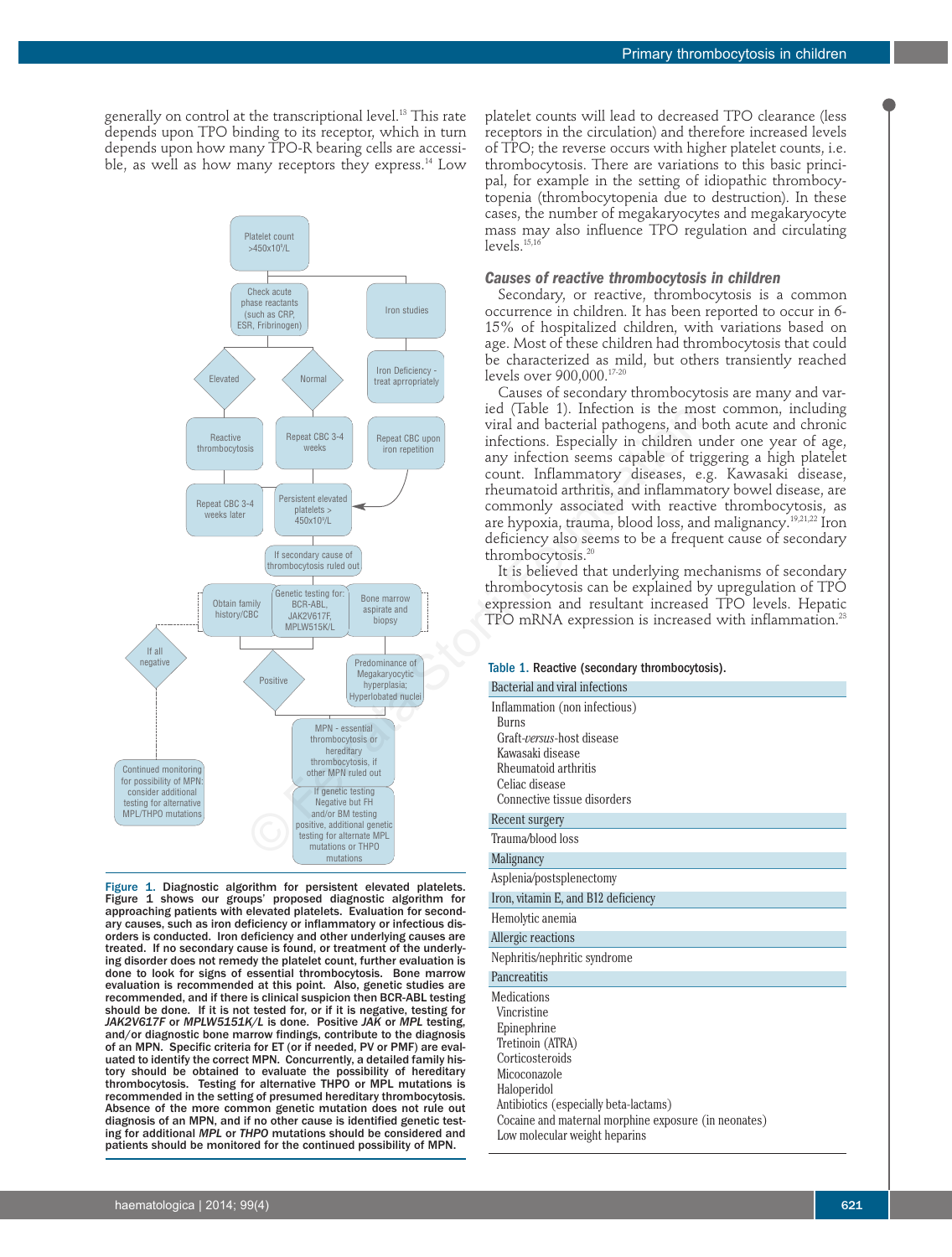Interleukin-6 (IL-6) is increased in various inflammatory states, and has been associated with elevation of plasma TPO levels and TPO mRNA expression. TPO levels correlate with C-reactive protein, another inflammatory marker.<sup>24</sup> It is appropriate to note that "viral suppression" of thrombopoiesis is also common, and thus in the setting of infection the platelet count may go up or down depending on the relative effects on platelet production and (possibly) on platelet destruction. Furthermore, in the setting of viral suppression resulting in thrombocytopenia, there may be an "overshoot" during recovery with transient thrombocytosis.

There is significant homology between erythropoietin (EPO) and thrombopoietin. In settings of anemia in which



Figure 2. Proposed treatment stratification for pediatric ET showing details of our group's proposed treatment stratification for children with ET. Asymptomatic patients are observed with monitoring of blood counts. Patients with lower-risk symptoms such as organomegaly, erythromelalgia, or headache, or those with additional cardiovascular or thrombophilia risk factors (such as elevated cholesterol or Factor V Leiden mutation) are treated with aspirin and are monitored for change in symptoms. High-risk patients, including those with thrombosis or severe bleeding, those who failed aspirin therapy, or those who have persistent extreme thrombocytosis, are treated with cytoreductive therapy. Our current first line is hydroxyurea, followed by Interferon-alpha or anagrelide in certain patients. Ruxolitinib is not currently first-line therapy but is being studied in clinical trial for children with MPN and targeted inhibitors may some day become an important component of therapy for children with MPN.

# Table 2. Criteria for diagnosis of essential thrombocytosis.

| <b>World Health Organization, 2008 Criteria</b> <sup>28</sup>                                                                                   | Polycythemia Vera,<br><b>Study Group Criteria<sup>29</sup></b>                                  | <b>Committee for</b><br><b>British Standards, in Haematology</b> <sup>30</sup><br>$(H1-3)$ or #1 +# 3-5 required)                                                                          |  |  |
|-------------------------------------------------------------------------------------------------------------------------------------------------|-------------------------------------------------------------------------------------------------|--------------------------------------------------------------------------------------------------------------------------------------------------------------------------------------------|--|--|
| 1) Sustained platelet count $\geq 450 \times 10^{9}/L$                                                                                          | 1) Sustained platelet count $\geq 600 \times 10^9$ /L                                           | 1) Sustained platelet count $\geq 450$ x 10 <sup>9</sup> /L                                                                                                                                |  |  |
| 2) Bone marrow biopsy<br>showing megakaryocyte<br>lineage proliferation (without)<br>increase in neutrophil granulopoiesis<br>or erythropoiesis | 2) Hematocrit < 40% (or normal red blood cell mass)                                             | 2) Presence of an acquired pathogenetic<br>mutation (ie JAK2 or MPL mutation)                                                                                                              |  |  |
| 3) Lack of criteria fulfillment<br>for PV, PMF, CML, MDS,<br>or other myeloid neoplasms                                                         | 3) No myelodysplastic<br>syndrome or Philadelphia<br>chromosome                                 | 3) No other myeloid malignancy<br>(especially CML, MDS, PV, or PMF)                                                                                                                        |  |  |
| 4) Demonstration of<br>JAK2V617F or another<br>clonal marker, or if none is                                                                     | 4) No collagen fibrosis (or<br>$<$ 1/3 of the biopsy area) without<br>leukoerythroblastosis and | 4) No reactive cause for<br>thrombocytosis and normal iron<br>stores                                                                                                                       |  |  |
| identified there is lack of<br>evidence for reactive<br>thrombocytosis                                                                          | concomitant marked splenomegaly                                                                 |                                                                                                                                                                                            |  |  |
|                                                                                                                                                 | 5) No evidence of reactive<br>thrombocytosis or iron<br>deficiency                              | 5) Bone marrow biopsy showing<br>increased numbers of megakaryocytes with<br>a spectrum of morphology (mostly large with<br>hyperlobated nuclei) and generally<br>no increase in reticulin |  |  |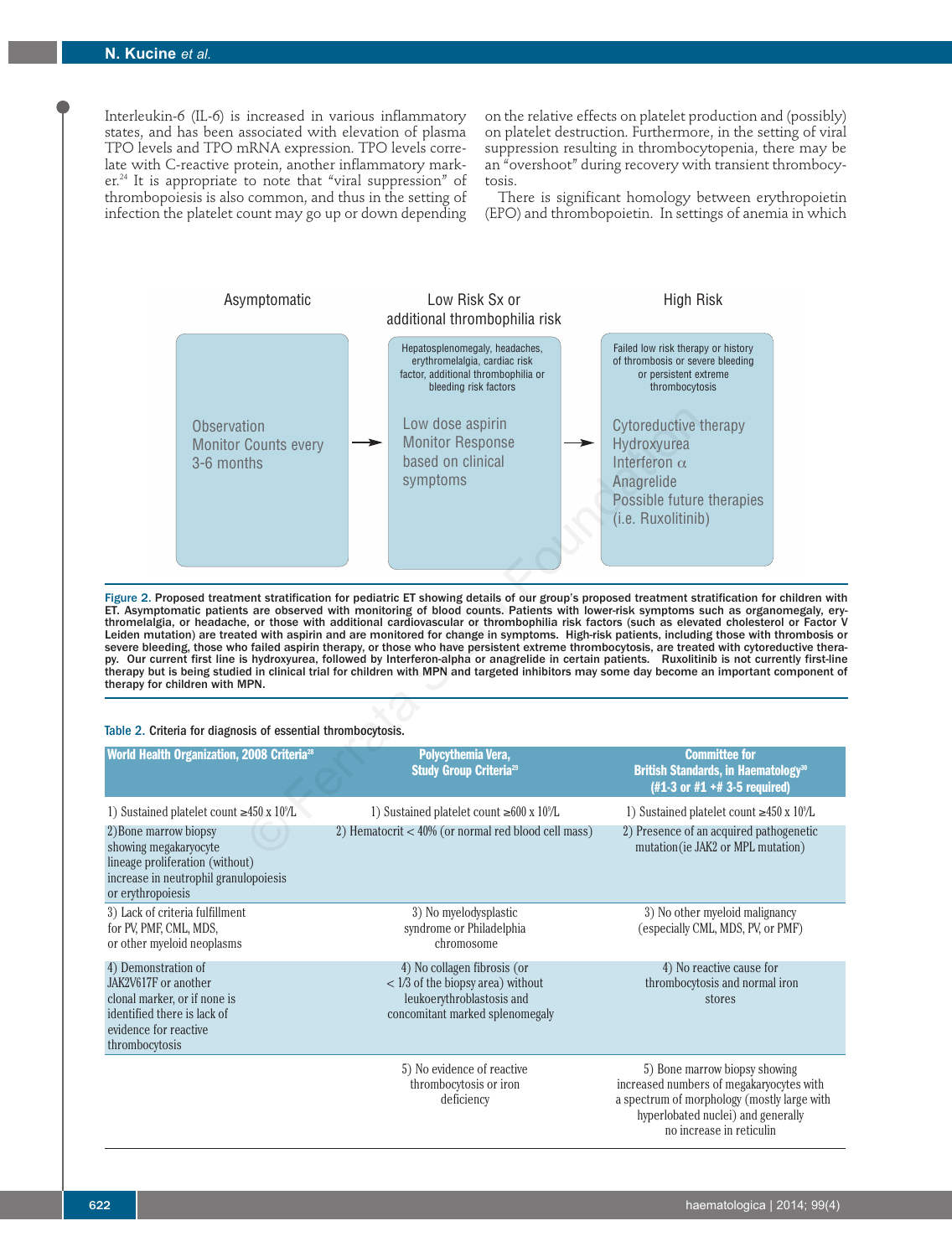there is thrombocytosis, some authors have proposed that increased levels of EPO might bind MPL and lead to a TPO-like effect to increase platelet counts.<sup>25</sup> However, other authors have demonstrated lack of competition between EPO and TPO.<sup>26,27</sup> The relationship between platelets and iron deficiency is likely to be multifaceted and the causative mechanism of thrombocytosis in irondeficiency anemia has not been established.

Overall, in children, transient reactive thrombocytosis is much more common than primary thrombocytosis. However, primary thrombocytosis is recognized more

commonly than in the past, likely due to the increase in the number of blood counts being drawn on children. Also, following a patient with presumed reactive thrombocytosis to see if the blood count normalizes can lead to the diagnosis of primary thrombocytosis (Figure 1). Thus the asymptomatic child with primary thrombocytosis is likely to be identified earlier.

# *MPN and primary thrombocytosis/thrombocythemia*

As stated above, ET is a disorder of elevated platelet number that is a type of MPN, i.e. clonal hematologic dis-

| <b>Group</b>                                     | No. of<br><b>Cases</b> | Age range<br>(yrs) | <b>PIt Count</b><br>(x109/L) | <b>Diagnostic</b><br><b>Criteria</b> | <b>JAK2</b><br><b>Mutation</b>                           | <b>MPL</b><br><b>Mutation</b>         | <b>Treatment</b>                                                                                                                                                                   | <b>Complications</b>                                                             |
|--------------------------------------------------|------------------------|--------------------|------------------------------|--------------------------------------|----------------------------------------------------------|---------------------------------------|------------------------------------------------------------------------------------------------------------------------------------------------------------------------------------|----------------------------------------------------------------------------------|
| Michielis and<br>vanGenderen,<br>199755          | 11                     | 6 through 12       | 900-5552                     | <b>PVSG</b>                          | N/A                                                      | N/A                                   | 2/11 32P, 2/11<br>Busulfan, 1/11<br>Hydroxyurea, 1/11<br>Anagrelide                                                                                                                | Bleeding; headache;<br>priapism; TIA; MI                                         |
| Florensa, et al.,<br>200256                      | $\sqrt{5}$             | 3 through 15       | 726-3558                     | <b>PVSG</b>                          | N/A                                                      | N/A                                   | 4/5 Anagrelide                                                                                                                                                                     | Headache; splenomegaly                                                           |
| Gassas, et al.,<br>200557                        | $\overline{4}$         | 0.5 through 11     | 1000-2079                    | Author<br>classification             | N/A                                                      | N/A                                   | 1/4 Anagrelide                                                                                                                                                                     | Headache; leg pain;<br>splenomegaly                                              |
| Lackner, et al.,<br>200658                       | $\sqrt{3}$             | 6 through 13       | 963-1890                     | <b>PVSG</b>                          | N/A                                                      | N/A                                   | 2/3 Interferon-, 3/3<br>Anagrelide                                                                                                                                                 | Myalgia; portal,<br>hepatic, and mesenteric<br>vein thrombosis<br>(same patient) |
| Randi, <i>et al</i> .,<br>200659                 | 20                     | 0.67 through 14    | 850-4500                     | <b>PVSG</b>                          | 4 of 20                                                  | N/A                                   | 1/20 Warfarin and<br>liver transplant, 9/20<br>Aspirin, 8/20<br>Anagrelide, 1/20<br>Interferon- $\alpha$                                                                           | Headache; epistaxis;<br>Budd Chiari syndrome;<br><b>IVC</b><br>thrombosis        |
| El-Moneim, et al.,<br>200760                     | $\boldsymbol{6}$       | 5 through 15       |                              | 811 - 3048 N/A, Presumed ET          | $1$ of $6$                                               | N/A                                   | $5/6$ Aspirin, $2/6$<br>Anagrelide, 1/6<br>Hydroxyurea<br>pain                                                                                                                     | Impaired circulation;<br>thrombosis; syncope;<br>bleeding; headache;             |
| Teofili, et al., 29 (18 sporadic,<br>$2007^{61}$ | 11 familial)           | 1 through 19       | 611-2640                     | PVSG or WHO                          | 7 of 18<br>sporadic,<br>0 of 11 familial 9 of 11         | $0$ of $18$ ,<br>sporadic<br>familial | 14/29 on treatment<br>(included anagrelide,<br>Hydroxyurea, and<br>Interferon- $\alpha$                                                                                            | No thrombosis; other<br>complications N/A                                        |
| Nakatani, <i>et al</i> .,<br>$2008^{62}$         | $\boldsymbol{6}$       | 0.2 through 14     | 687-2709                     | <b>WHO</b>                           | $3$ of $6$                                               | $N/A$ for 3,<br>0 of 3 tested         | 1/6 Hydroxyurea                                                                                                                                                                    | Headache:<br>splenomegaly                                                        |
| Veselovska, <i>et al</i> .,<br>200863            | 12                     | 6 through 15.5     | 1230-2428                    | <b>PVSG</b>                          | $0$ of 12 at<br>DNA level, 5<br>of $12 + in$<br>colonies | 0 of 12                               | 6/12 Anagrelide,<br>5/12 Aspirin,<br>1/12 Hydroxyurea,<br>2/12 Interferon-a                                                                                                        | Headache; syncope;<br>bleeding; splenomegaly                                     |
| Dua, et al.,<br>201264                           | $\overline{2}$         | 5 and 10           | 500-1630                     | <b>WHO</b>                           | 1 of 2                                                   | N/A                                   | 2/2 Hydroxyurea, 2/2<br>Aspirin                                                                                                                                                    | Headache;<br>hepatosplenomegaly                                                  |
| Giona, et al., 50 (34 sporadic,<br>201265        | 16 familial)           | 0.25 through 19    | 611-2950                     | PVSG or WHO                          | 10 of 21<br>sporadic                                     | 15 of 16<br>familial                  | 36/50 Antiplatelet<br>therapy<br>Of 19 sporadic<br>patients: 7/19<br>Anagrelide, 7/19<br>Hydroxyurea, 4/19<br>Interferon- $\alpha$ , 1/19<br>Interferon- $\alpha^*$<br>Hydroxyurea | Splenomegaly;<br>thrombotic events,<br>malignancy;<br>pregnancy<br>complications |
| Ismael, <i>et al.</i> ,<br>201266                | 9                      | 1.5 through 15     | 923-2900                     | <b>WHO</b>                           | $2$ of $9$                                               | $0$ of $9$                            | 6/9 Aspirin                                                                                                                                                                        | Only splenomegaly<br>mentioned                                                   |

## Table 3. Case series of pediatric primary thrombocytosis.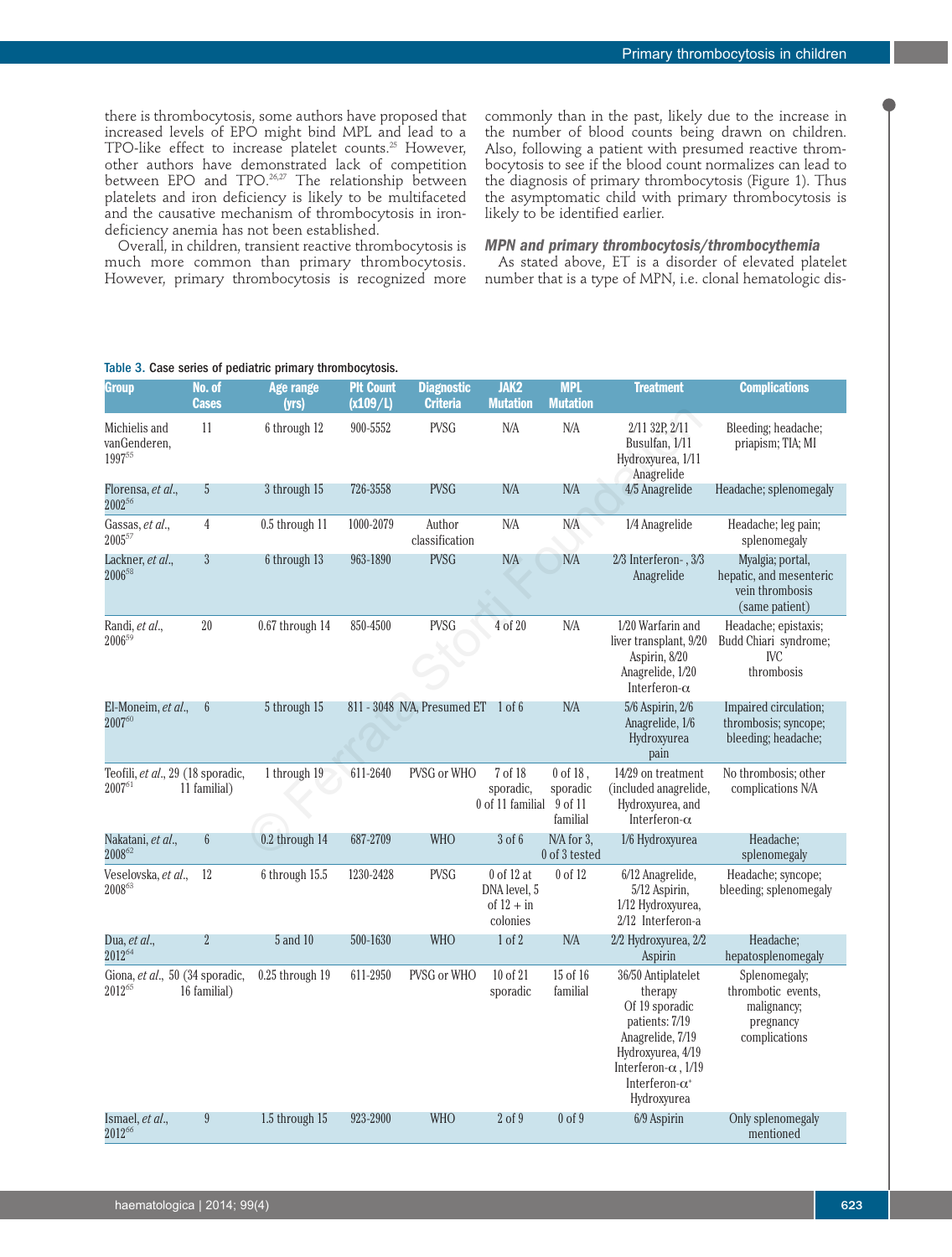orders that stem from specific genetic alterations. One of the classical MPN is BCR-ABL-positive chronic myeloid leukemia (CML), which occasionally presents with thrombocytosis. BCR-ABL-negative MPN include polycythemia vera (PV), primary myelofibrosis (PMF), and ET. A number of different diagnostic criteria are used for ET and these are summarized in Table 2.28-30 ET in adults leads to several constitutional symptoms, the most dangerous of which are thrombosis, myelofibrosis, and leukemic transformation.<sup>31</sup>

Hereditary, or familial, thrombocytosis is clinically similar to essential thrombocytosis. Genetically, it has Mendelian inheritance and is polyclonal. It typically only affects platelet lineage. While it was previously thought to be a benign entity, it is now recognized that patients with the hereditary form of primary thrombocytosis may be at risk for thrombosis or bleeding, as well as splenomegaly, bone marrow fibrosis, and leukemic transformation.<sup>32</sup>

#### *Molecular derangements in primary thrombocytosis*

In 1951, Dameshek first suggested interrelatedness of the various MPN.<sup>35</sup> In 2005, a mutation in the JAK2 gene, a member of the Janus Kinase family of non-receptor tyrosine kinases, was identified in a significant proportion of patients with MPN.<sup>36,37</sup> *JAK2V617F* is a somatically acquired, constitutive activating mutation in the JAK2 pseudokinase domain that turns on the JAK/STAT pathway and promotes continuous signal transduction and proliferation. Activation of downstream mediators such as STAT-5 and Bcl-xL can promote erythroid proliferation and growth in the absence of cytokines (such as erythropoietin, EPO).<sup>38</sup> In adults, this mutation is present in approximately 95% of patients with PV, and approximately 50% of patients with ET or PMF.<sup>39,40</sup> **mts in primary thrombocytosis** por<br>
more common madults than in ct<br>
flust stan in the JAK2 gene, means that game and the same standing<br>
flust standing in the JAK2 gene, means that gaining a decay understate<br>
Xinase famil

Additional mutations in *JAK2* in exon 12 have been identified in a number of patients with PV and idiopathic erythrocytosis as well.41,42 In *JAK2V617F*-negative MPN patients, mutations in the cMPL gene were discovered; the *MPLW515L/K* mutations have been identified in both ET and PMF patients.<sup>40,43</sup> These activating mutations also turn on JAK/STAT signaling pathways and can lead to cellular proliferation. Overexpression of the PRV-1 gene (Polycythemia rubra vera-1), which is involved in TPOinduced proliferation and cytokine signaling pathways, was identified in numerous patients with PV and ET.44,45 It is not, however, generally used in the diagnosis of MPN. Most recently, mutations in the *CALR* gene were identified by two different groups in a significant proportion of *JAK2* and *MPL* wild-type MPN patients.46,47

Much work has been done to understand how particular mutations can produce these clinically distinct, yet related, phenotypes. Allele burden, loss of heterozygosity, and uniparental disomy all may affect the clinical phenotype in MPN patients.48-50 Looking at both a mouse model and human samples, Tiedt *et al*. showed there was relatively more *JAK2V617F* mRNA expressed in PV patients and relatively more wild-type JAK2 mRNA expressed in ET patients.50 Findings of low-penetrance inherited alleles and certain single nucleotide polymorphisms (SNPs) may also contribute to the resulting phenotype. Pardanani and colleagues reported that some JAK2 SNPs were more likely to be associated with PV or ET.<sup>51</sup> Cytogenetic abnormalities have been linked to MPN phenotypes as well, in both *JAK2* mutant and wild-type patients. Both deletion of 20q and 13q, and trisomy 9, have all been identified.<sup>52</sup>

Hereditary, or familial thrombocytosis has been identified in several families of varying ethnic origin. A number of different mutations in the thrombopoietin gene (THPO) have been identified which affect the upstream open reading frame 7 (uORF 7), which normally has an inhibitory effect on TPO translation. Additional cases with various mutations of the cMPL gene have also been reported; the mutations identified lead either to constitutive MPL activation or secondary increases in TPO due to decreased MPL/TPO binding.10,11,34,53 More recently, a mutation of JAK2, *JAK2V617I*, has been found in a family with hereditary thrombocytosis.54

#### *Pediatric primary thrombocytosis*

There is evidence to clarify the mechanisms of primary thrombocytosis and other MPN in adult patients, as MPN are significantly more common in adults than in pediatric patients. Dame and Sutor reported that ET is over 60 times more common in adults than in children.<sup>18</sup> Case series of pediatric ET patients are usually small (Table 3). This rarity, combined with a lower rate of *JAK2V617F* mutation, means that gaining a clear understanding of the pathogenic mechanisms and diagnosis of ET in children remains a challenge. In addition, reports of sequelae from ET in children are anecdotal and treatment has not been standardized.

While primary thrombocytosis in children may seem superficially similar to the disease in adults, the symptoms and sequelae of primary thrombocytosis are more benign in the pediatric population. In adults with ET, vascular events, both venous and arterial, were the most common clinical outcome. Girodon and colleagues looked at a number of case series and also at 311 patients of their own; thrombosis occurred in approximately 10-30%.<sup> $\sigma$ </sup> A recent series showed similar rates. $67,68$  In 2012, a retrospective analysis by Giona and colleagues of 34 pediatric ET patients showed that only one experienced a thrombotic event while only 2 out of 16 patients with hereditary thrombocytosis had a thrombotic event.<sup>65</sup> All 3 of these patients had concomitant infections at the time.<sup>65</sup>

There have been additional case reports of pediatric ET patients developing thrombosis. A teenage girl with ET was found to have a portal vein thrombus in the setting of a newly diagnosed urinary tract infection  $(UTI),<sup>69</sup>$  and a boy developed a cerebral venous sinus thrombus, despite an otherwise negative thrombophilia workup.<sup>70</sup> Overall though, the general risk of thrombosis in pediatric ET patients appears to be lower than in the adult population.

The molecular pathogenesis of ET in childhood is not fully aligned with its adult counterpart. Fewer children than adults with ET are *JAK2*-mutant positive. One small study showed that 3 of 6 pediatric ET patients harbored a *JAK2V617F* mutation, but all had increased PRV-1 expression.<sup>62</sup> A larger study showed a significantly decreased frequency of *JAK2V617F* mutation in pediatric patients compared to adults. It also showed a significantly lower degree of clonality in the pediatric patients.<sup>59</sup> Another study in childhood ET showed rare *JAK2V617F+* erythroid colonies with no detectable mutation in peripheral blood cells implying rare clones in these patients, making the role of *JAK2V617F* unclear.<sup>63</sup>

In view of the significant number of *JAK2V617F*-negative children with ET, a recent study out of Japan looked for alternative causative mutations in pediatric patients.<sup>66</sup> TET2, ASXL1, IDH1, and IDH2 have recently been identi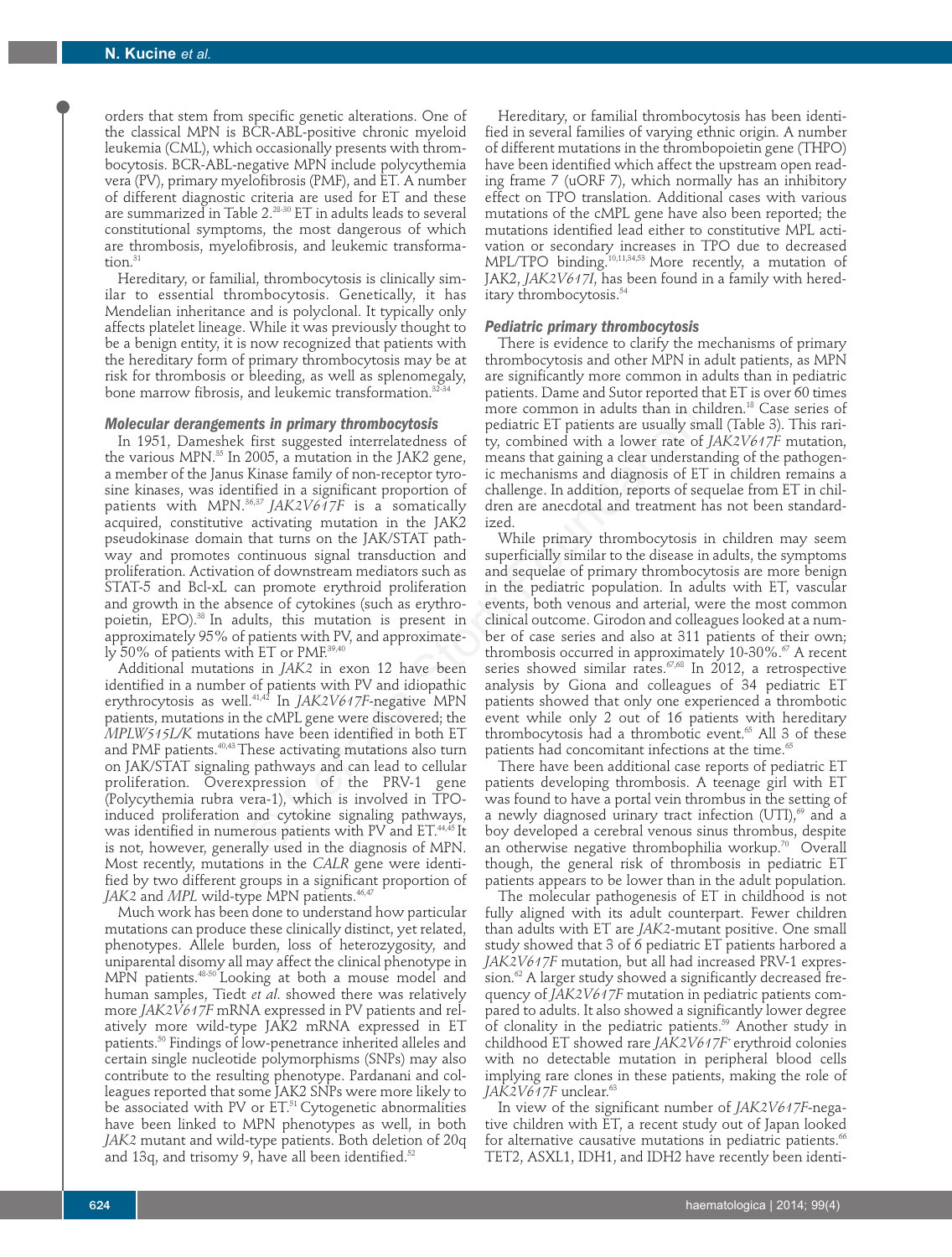fied as mutated in adult MPN patients.<sup>71-73</sup> Another gene, CBL, is mutated in many patients with juvenile myelomonocytic leukemia, a form of MPN unique to children.74 Ismael and colleagues performed direct sequencing on a small gene panel, which included *JAK2, cMPL, TET2*, *ASXL1, IDH1, IDH2*, and *CBL* in 13 patients including 9 with ET and 4 with PV.<sup>66</sup> Two patients with ET were found to have *JAK2V617F*, and one was found to have a mutation in *ASXL1* that was also found in some controls. The majority of patients did not have a clearly pathogenic mutation identified in the screen.<sup>66</sup> A recent report showed a novel cMPL mutation, *MPLY252H*, in a young child with essential thrombocytosis.<sup>75</sup>

ET and hereditary forms of thrombocytosis seem to differ in their pathogenesis as well in pediatric patients. Among a group of 29 pediatric primary thrombocytosis patients, those with a hereditary form of thrombocytosis showed a lower percentage of *JAK2V617F* mutation, and PRV-1 expression.<sup>61</sup> Alternatively, these children had more *MPL* mutations compared to the ET cohort.

# *Management of thrombocytosis*

The bulk of available data on the management of primary thrombocytosis comes from treatment of adult patients with ET. The hallmark of treatment for ET in adults is based on risk stratification for thrombosis. Classically, high-risk features are age over 60 years and having had a prior thrombus. Conversely, low-risk patients are those under 60 years of age who have no thrombosis history. Extreme thrombocytosis also affects treatment decisions.76 Most treatment strategies utilize these risk groups. In 2012, a study was published demonstrating a new international prognostic score that was developed for ET patients (WHO-defined). This score included low-, intermediate-, and high-risk groups. The study utilized risk factors such as age and previous thrombosis history, as well as cardiovascular risk factors and *JAK2V617F* status, and may play a role in future treatment algorithms.77 rematurely, these change many has been looked at n vantous phass<br>
aread to the ET cohort. With MF, as well as with ET and<br> **hocytosis** for certain patients with myelomore and to the ET cohort. The section of the section o

Patients without extreme thrombocytosis who are lowrisk are generally treated with low-dose aspirin therapy. One concern in patients with extreme thrombocytosis is acquired von Willebrand disease (vWD).<sup>76</sup> One study suggested that anti-platelet therapy is not needed in all lowrisk patients but may be best for *JAK2*-positive patients or those with associated cardiovascular risk factors.78 Testing for ristocetin co-factor activity is important in this group, as their risk of bleeding with acquired vWD when on aspirin can be significant.<sup>7</sup>

In addition to low-dose aspirin, cytoreductive therapy is indicated in high-risk patients. Hydroxyurea is often the first-line agent chosen.76,30,79 A randomized control trial comparing hydroxyurea to no cytoreductive treatment showed significantly fewer patients experiencing thrombosis in the hydroxyurea group.<sup>80</sup> Concerns regarding leukemic transformation in patients on hydroxyurea have not been substantiated, and reports are conflicting.

Interferon- $\alpha$  (IFN- $\alpha$ ) also significantly reduces the platelet count and has no increased risk of leukemogenesis or teratogenicity. It does, however, have a number of persistent, common side effects that limit its use. Younger high-risk patients or pregnant women may benefit from IFN- $\alpha$  use. Low-dose busulfan has been shown to improve hematologic parameters and is sometimes used as a second-line therapy in elderly patients.<sup>76,79</sup> Anagrelide, a

potent anti-platelet drug, can successfully lower platelet counts and is still used by some as second-line therapy for those who cannot tolerate hydroxyurea.<sup>30</sup> A large study using the PVSG criteria for ET showed higher rates of arterial thrombosis, hemorrhage, and transformation to myelofibrosis in patients on anagrelide with aspirin, compared to those on hydroxyurea with aspirin. Only rates of venous thromboembolism were lower.<sup>81</sup> Due to these more frequent hematologic side effects, anagrelide is not favored by some practitioners, $79$  or its use may lead to additional monitoring.<sup>81</sup> A recent study in adults looking specifically at anagrelide *versus* hydroxyurea in ET patients diagnosed using the WHO criteria showed non-inferiority of anagrelide when compared with hydroxyurea.<sup>82</sup> This may lead to additional study of anagrelide in the future.

In the past several years, targeted therapy with JAK2 inhibitors has attracted great interest. Ruxolitinib, a JAK1/2 inhibitor, is the most advanced compound, and has been looked at in various phases of study in patients with MF, as well as with ET and PV; it is FDA-approved for certain patients with myelofibrosis. Symptomatic improvement was seen; however, long-term benefit was less clear. Other JAK inhibitors are also being tested, but their roles in treatment, along with safety aspects, are still not clear.76,79,83,84

Treatment approaches adopted for primary thrombocytosis in children have been reported but there are no consensus guidelines. A recent article by Barbui described his recommendations for treatment of children and young adults with ET or PV. He appropriately points out that there is little information on management in children and it is challenging to plan a treatment protocol for children with ET.<sup>85</sup> The European Leukemia Network (ELN) recommended using cytoreductive therapy as a last resort and expressed caution regarding use of aspirin in children under 12 years of age.<sup>86</sup> Giona and colleagues made recommendations for children with primary thrombocytosis, suggesting cytoreductive therapy when ET patients fail aspirin therapy or have worsening organomegaly, and less aggressive management for children with hereditary thrombocytosis.<sup>65</sup>

Our suggested algorithm, which requires validation, selects treatments based on clinical symptoms and risk of thrombotic complications, and tailors therapy as appropriate (Figure 2). While these should be taken with caution, the rarity of Reye syndrome has allowed aspirin to be successfully used in younger children.

## *Unanswered questions that require evaluation*

We know that children with persistently elevated platelet counts may turn out to have primary thrombocytosis. As described above, the diagnosis of ET in adults is made after demonstration of a persistently elevated platelet count, in combination with having associated bone marrow findings, failure to meet diagnostic criteria for other MPN, and presence of a clonal marker such as *JAK2V617F* (or absence of a cause for reactive thrombocytosis.) Is this the same criteria we should utilize in diagnosing children with primary thrombocytosis? Given the lower frequency of *JAK2* and *MPL* mutations in children, this set of diagnostic criteria probably needs to be modified for childhood ET and this concept has been supported by other groups.<sup>87</sup> Similarly, absence of a causative mutation in a child with a positive family history does not preclude the diagnosis of a hereditary thrombocytosis.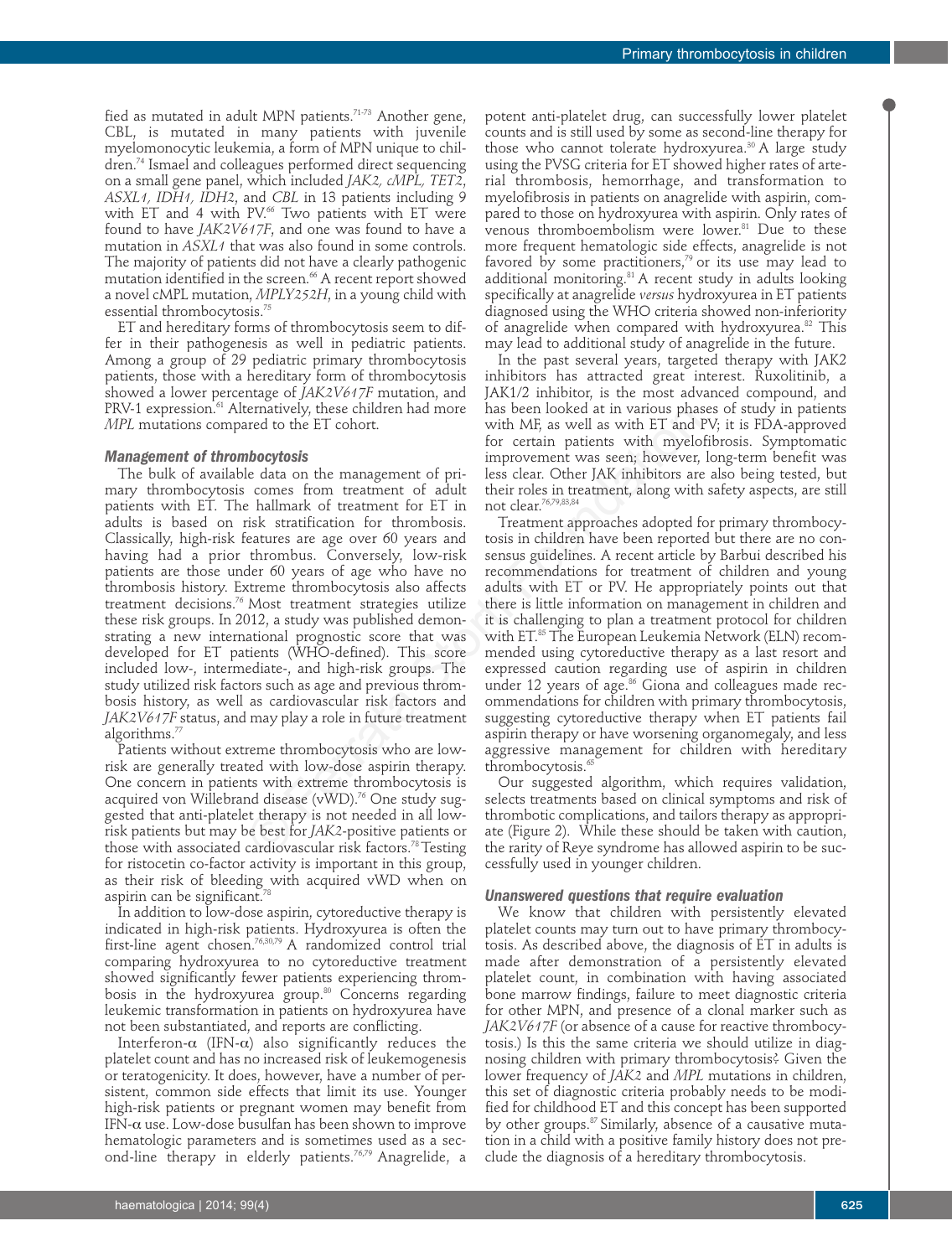Since children have rapid growth and hormonal changes, more frequent marrow evaluations may be needed. Alternatively, if primary thrombocytosis in children is discovered to be generally more benign, in addition to the lower risk of thrombosis, with decreased risk of fibrotic or leukemic transformation, then perhaps marrows could be evaluated less often.

The underlying pathogenesis is not nearly as clear in children. If children with ET do not present with *JAK2* or *MPL* mutation, can they develop *JAK2V61F* or *MPLW515L* at some point during the course of their illness? If so, does it change the clinical course of their disease? JAK2-mutant adults with MPN may transform to JAK2-WT leukemias.<sup>89</sup> Can reversion to normal occur spontaneously in certain children if they are/become JAK2-mutant? While in *JAK2* and *MPL* negative pediatric ET patients it is likely that there is another causative mutation, the genetic landscape of ET in children is unknown. Are there situations in which children may have persistently elevated platelet counts that are not reactive, but also not truly ET? Absence of *JAK* or *MPL* mutations does not eliminate upregulation of the JAK/STAT or other relevant pathways as the causative mechanism of disease. To find the driver mutation in these patients, should further genetic evaluation be carried out in additional genes of the relevant pathways, as was done by Ismael and colleagues? We believe the answer is "yes", and we are currently initiating a broader, targeted analysis in our patients.

The clinical course for adults with ET has established thrombosis, bleeding, and the possibility of progression to myelofibrosis or AML as being the major end points of concern. More is being learned about clinical outcomes of patients with hereditary thrombocytosis as well. Since we do not know enough about the natural course of primary thrombocytosis in childhood, is it possible that a number of young adult patients developed disease earlier and went undetected for many years? Thrombocytosis on its own, if platelet function is not normal, may lead to thrombosis even without progression of disease. The only way to answer these questions concerning disease course is to systematically follow well-characterized young ET patients so we can learn the natural history of the disease in children. which childrem hay have persist-<br>and pattere counts of  $I$ , tower the commended of  $JAK$  or the patter counts of the JAK/STAT or other relevant good evidence for the safety of the considered of  $JAK$  or  $MPL$  mutations does

Treatment of primary thrombocytosis in children is also unclear. These patients should be at lower risk of vascular damage and thrombosis, due to decreased likelihood of associated risk factors (such as diabetes and atherosclerosis) and a healthier vasculature. Alternatively, diagnosis of primary thrombocytosis in childhood may mean they will be thrombocythemic for 50 or 60 years instead of 20 or 30

years. Does a more prolonged exposure to endothelial damage and activation and/or platelet dysfunction worsen the later risk of long-term complications?

Should episodes of thrombosis or hemorrhage be used as treatment criteria in pediatric patients or should the focus be on prevention of long-term vascular and organ damage? A number of patients are treated with low-dose aspirin, as for low-risk adults, and this is generally well tolerated. While there is concern of development of Reye syndrome in younger children on aspirin, fortunately this is very rare and aspirin can be stopped when an infection occurs or patients can be temporarily changed to ibuprofen. One report recommends aspirin in young adult patients with erythromelalgia or cardiovascular risk factors.85 In addition, one study in adults suggested that aspirin should be given twice daily in these patients because of enhanced platelet turnover.

A case report of hydroxyurea use in 2 children with ET and platelet counts over 1,000x109 /L has shown a good response<sup>64</sup> and it is recommended by Barbui in young ET patients with major thrombotic events.<sup>85</sup> Since there is good evidence for the safety of hydroxyurea in even young children with sickle cell disease, $91,92$  is this something that should be considered first line for pediatric patients with ET? And should cytoreductive therapy be considered for children with HT who show more progressive signs of disease?

Currently a phase I Children's Oncology Group study of ruxolitinib is underway for pediatric patients with MPN and certain malignancies. This will likely provide valuable treatment-related data for children with ET even if they are not *JAK2*-mutated. It may be of particular interest in the future to see the role JAK inhibition plays in JAK2V617F-negative patients, especially as more insight is gained regarding new driver mutations, extent of involvement of the JAK/STAT pathway, and pathogenic mechanisms. This highlights the need for cooperative trials for pediatric primary thrombocytosis, so that biological understanding of the disease can be expanded, treatment strategies standardized, and counseling families of affected pediatric patients improved.

#### *Funding*

*NK receives support from the Weill Cornell Medical College CTSC grant KL2-TR-000458.*

#### *Authorship and Disclosures*

*Information on authorship, contributions, and financial & other disclosures was provided by the authors and is available with the online version of this article at www.haematologica.org.*

#### **References**

- 1. Dame C. Thrombocytosis. In: Arceci RJ, Hahn IM, Smith OP, eds. Hematology. 3rd Ed. Oxford, UK: Blackwell Publishing Ltd; 2006, p.548-561.
- 2. Qian S, Fu F, Li W, Chen Q, de Sauvage FJ.<br>Primary Role of the Liver in Primary Role of the Liver in Thrombopoietin Production Shown by Tissue-Specific Knockout. Blood. 1998; 92(6):2189-91.
- 3. Sungaran R, Markovic B, Chong BH. Localization and regulation of thrombopoietin mRNa expression in human kidney,

liver, bone marrow, and spleen using in situ hybridization. Blood. 1997;89(1):101-7.

- 4. Kaushansky K, Lok S, Holly RD, Broudy VC, Lin N, Bailey MC et al. Promotion of megakaryocyte progenitor expansion and differentiation by the c-Mpl ligand thrombopoietin. Nature. 1994;369(6481):568-71.
- 5. Zeigler FC, de Sauvage F, Widmer HR, Keller GA, Donahue C, Schreiber RD, et al. In vitro megakaryocytopoietic and thrombopoietic activity of c-mpl ligand (TPO) on purified murine hematopoietic stem cells. Blood. 1994;84(12):4045-52.
- 6. Broudy VC, Lin NL, Kaushansky K.

Thrombopoietin (c-mpl ligand) Acts Synergistically With Erythropoietin, Stem Cell Factor, and Interleukin-11 to enhance Murine Megakaryocyte Colony Growth and Increases Megakaryocyte Ploidy In Vitro. Blood. 1995;85(7):1719-26.

7. Vignon I, Mornon JP, Cocault L, Mitjavila MT, Tambourin P, Gisselbrecht S, et al. Molecular cloning and characterization of MPL, the human homolog of the v-mpl oncogene: Identification of a member of the hematopoietic growth factor receptor superfamily. Proc Natl Acad Sci USA. 1992;89: 5640-4.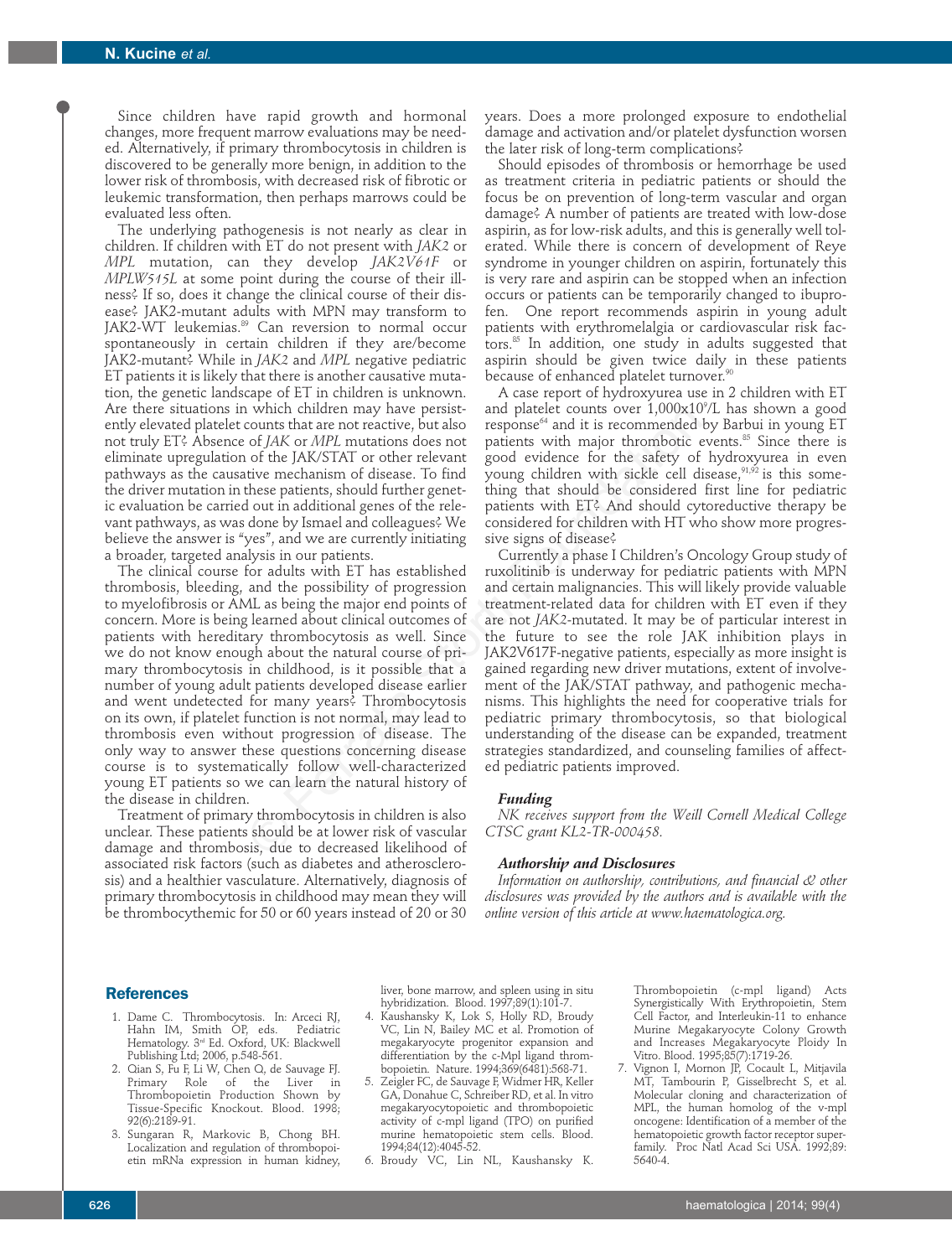- 8. Wendling F, Maraskovsky E, Debili N, et al. c-Mpl ligand is a humoral regulator of megakaryocytopoiesis. Nature. 1994;369 (6481):571-4.
- 9. Ballmaier M, Germeshausen M, Schulze H, Cherkaoui K, Lang S, Gaudig A, et al. c-mpl mutations are the cause of congenital<br>amegakaryocytic thrombocytopenia. thrombocytopenia. Blood. 2001;97(1):139-46.
- 10. Ghilardi N, Wiestner A, Kikuchi M, Ohsaka A, Skoda RC. Hereditary thrombocythaemia in a Japanese family is caused by a novel point mutation in the thrombopoietin gene. Br J Haematol. 1999;107(2):310-6.
- 11. Wiestner A, Schlemper RJ, van der Maas AP, Skoda RC. An activating splice donor mutation in the thrombopoietin gene causes hereditary thrombocythaemia. Nat Genet. 1998;18(1):49-52.
- 12. Geddis AE, Fox NE, Kaushansky K. The Mpl receptor expressed on endothelial cells does not contribute significantly to the regulation of circulating thrombopoietin levels. Exp Hematol. 2006;34:82-6.
- 13. Stoffel R, Wiestner A, Skoda RC. Thrombopoietin in Thrombocytopenic Mice: Evidence Against Regulation at the mRNA Level and for a Direct Regulatory Role of Platelets. Blood. 1996;87(2):567-73.
- 14. Fielder PJ, Gurney AL, Stefanich E, Marian M, Moore MW, Carver-Moore K, et al. Regulation of thrombopoietin levels by cmpl mediated binding to platelets. Blood. 1996;87(6):2154-61.
- 15. Nagasawa T, Hasegawa Y, Shimizu S, Kawashima Y, Nishimura S, Suzukawa K, et al. Serum thrombopoietin level is mainly regulated by megakarycotye mass rather than platelet mass in human subjects. Br J Haematol. 1998;101:242-4.
- 16. Kaushansky K. The molecular mechanisms that control thorombopoiesis. J Clin Invest. 2005;115(2):3339-47.
- 17. Chan KW, Kaikov Y, Wadsworth LD. Thrombocytosis in childhood: a survey of 94 patients. Pediatrics. 1989;84(6):1064-7.
- 18. Dame C, Sutor AH. Primary and secondary thombocytosis in childhood. Br J Haematol. 2005;129(2):165-77.
- 19. Heath HW, Pearson HA. Thrombocytosis in pediatric outpatients. J Pediatr. 1989;114(5): 805-7.
- 20. Matsubara K, Fukaya T, Nigami H, Harigaya H, Hirata T, Nozaki H, et al. Age-dependent changes in the incidence and etiology of childhood thrombocytosis. Acta Haematol. 2004;111(3):132-7.
- 21. Dror Y, Blanchette VS. Essential thrombocythaemia in children. Br J Haematol. 1999; 107(4):691-8.
- 22. Vora AJ, Lilleyman JS. Secondary thrombocytosis. Arch Dis Child. 1993; 68(1):88-90.
- 23. Wolber EM, Fandrey J, Frackowski U, Jelkmann W. Hepatic thrombopoietin mRNA is increased in acute inflammation. Thromb Haemost. 2001;86(6):1421-4.
- 24. Ishiguro A, Suzuki Y, Mito M, Shimbo T, Matsubara K, Kato T, et al. Elevation of serum thrombopoietin precedes thrombocytosis in acute infections. Br J Haematol. 2002;116(3):612-8.
- 25. Bilic E, Bilic E. Amino acid sequence homology of thrombopoietin and erythropoietin may explain thrombocytosis in children with iron deficiency anemia. J Pediatr Hematol Oncol. 2003;25(8):675-6.
- 26. Broudy VC, Lin NL, Sabath DF, Papayannopoulou T, Kaushansky K. Human platelets display high-affinity receptors for thrombopoietin. Blood. 1997;89:1896-904.
- 27. Geddis AE, Kaushansky K. Cross-reactivity

between erythropoietin and thrombopoietin at the level of Mpl does not account for the thrombocytosis seen in iron deficiency. Pediatr Hematol Oncol. 2003;25(11):919-20.

- Thiele J, Kvasnicka HM. The 2008 WHO diagnostic criteria for polycythemia vera, essential thrombocytosis, and primary myelofibrosis. Curr Hematol Malig Rep. 2009;4(1):33-40.
- 29. Murphy S, Peterson P, Iland H, Laszlo J. Experience of the Polycythemia Vera Study Group with essential thrombocythemia: a final report on diagnostic criteria, survival, and leukemic transition by treatment. Semin Hematol. 1997;34(1):29-39.
- 30. Harrison CN, Bareford D, Butt N, Campbell P, Conneally E, Drummond M, et al. Guideline for the investigation and management of adults and children presenting with a thrombocytosis. Br J Haematol. 2010;149 (3):352-75.
- 31. Passamonti F, Rumi E, Pungolino E, Malabarba L, Bertazzoni P, Valentini M. Life expectancy and prognostic factors for survival in patients with polycythemia vera and essential thrombocythemia. Am J Med. 2004;117(10):755-61.
- 32. Posthuma HL, Skoda RC, Jacob FA, van der Maas AP, Valik PJ, Posthuma EF. Hereditary thrombocytosis not as innocent as thought? Development into acute leukemia and myelofibrosis. Blood. 2010; 116(17):3375-6.
- 33. Teofili L, Giona F, Martin M, Torti L, Cenci T, Foà R, et al. Thrombopoietin receptor activation, thrombopoietin mimetic drugs, and hereditary thrombocytosis: remarks on bone marrow fibrosis. J Clin Oncol. 2010; 28(19):e317-8. A, Skoda RC. vival in pairinst with polynothemia vera and Sonatic metroscophermia (A) and the seamal discombined the seamal in the seamal in the seamal in the Regulatory of the 2004;117(10):755-61. Seaman HL, Skoda RC, Ja
	- 34. Teofili L, Larocca LM. Advances in understanding of the pathogenesis of famililal thrombocythaemia. Br J Haematol. 2011; 152(6):701-12..
	- 35. Dameshek W. Some speculations on the Myeloproliferative syndromes. Blood. 1951; 6(4):372-5.
	- 36. Kralovics R, Passamonti F, Buser AS, Teo SS, Tiedt R, Passweg JR, et al. A gain-of-function mutation of JAK2 in myeloproliferative neoplasms. N Engl J Med. 2005;352(17): 1779-90.
	- 37. Levine RL, Wadleigh M, Cools J, Ebert BL, Wernig G, Huntly BJ, et al. Activating mutation in the tyrosine kinase JAK2 in polycythemia vera, essential thrombocythemia, and myeloid metaplasia with myelofibrosis. Cancer Cell. 2005;7(4):387-97.
	- 38. Garçon L, Rivat C, James C, Lacout C, Camara-Clayette V, Ugo V, et al. Constitutive activation of STAT5 and Bcl-xL overexpression can induce endogenous erythroid colony formation in human primary cells. Blood. 2006;108(5):1551-4.
	- 39. Hoffman R, Prchal JT, Samuelson S, Ciurea O, Rondelli D. Philadelphia chromosomenegative myeloproliferative disorders: biology and treatment. Biol Blood Marrow gy and treatment. Dividends 1:<br>Transplant. 2007;13(1 Suppl 1):64-72.
	- 40. Pikman Y, Lee BH, Mercher T, McDowell E, Ebert BL, Gozo M, et al. MPLW515L is a novel somatic activating mutation in myelofibrosis with myeloid metaplasia. PLoS Med. 2006;3(7):e270.
	- 41. Scott LM, Tong W, Levine RL, Scott MA, Beer PA, Stratton MR, et al. JAK2 exon 12 mutations in polycythemia vera and idiopathic erythrocytosis. N Engl J Med. 2007; 356(5):459-68.
	- 42. Pietra D, Li S, Brisci A, Passamonti F, Rumi E, Theocharides A, et al. Somatic mutations of JAK2 exon 12 in patients with JAK2 (V617F) negative myeloproliferative disorders.

Blood. 2008;111(3):1686-9.

- 43. Pardanani AD, Levine RL, Lasho T, Pikman Y, Mesa RA, Wadleigh M, et al. MPLW515 mutations in myeloproliferative and other myeloid disorders: a study of 1182 patients. Blood. 2006;108(10):3472-6.
- 44. Temerinac S, Klippel S, Strunck E, Röder S, Lübbert M, Lange W, et al. Cloning of PRV-1, a novel member of the uPAR receptor superfamily, which is overexpressed in polycythemia rubra vera. Blood. 2000;95(8): 2569-76.
- 45. Martini M, Teofili L, Larocca LM. Overexpression of PRV-1 gene in polycythemia rubra vera and essential thrombocytosis. Methods Mol Med. 2006;125:265- 73.
- 46. Nangalia J, Massie CE, Baxter EJ, Nice FL, Gundem G, Wedge DC, et al. Somatic CALR Mutations in Myeloproliferative Neoplasms with Nonmutated JAK2. N Engl J Med. 2013;369(25):2391-405.
- 47. Klampfl T, Gisslinger H, Harutyunyan AS, Nivrathi H, Rumie E, Milosevic JD, et al. Somatic mutations of calreticulin in myeloproliferative neoplasms. N Engl J Med. 2013; 369(25):2379-90.
- 48. Antonioli E, Guglielmelli P, Poli G, Bogani C, Pancrazzi A, Longo G, et al. Influence of JAK2V617F burden on phenotype in essential thrombocythemia. Haematologica. 2008;93(1):41-8.
- 49. Kralovics R, Guan Y, Prchal JT. Acquired uniparental disomy of chromosome 9p is a frequent stem cell defect in polycythemia vera. Exp Hematol. 2002;30(3):229-36.
- 50. Tiedt R, Hao-Shen H, Sobas MA, Looser R, Dirnhofer S, Schwaller J, et al. Ratio of mutant JAK2-V617F to wild-type Jak2 determines the MOD phenotype in transgenic mice. Blood. 2008;111(8):3931-40.
- 51. Pardanani A, Fridley BL, Lasho TL, Gilliland DG, Tefferi A. Host genetic variation contributes to phenotypic diversity in myeloproliferative disorders. Blood. 2008;111(5): 2785-9.
- 52. Campbell PJ, Baxter EJ, Beer PA, Scott LM, Bench AJ, Huntly BJ, et al. Mutation of JAK2 in the myeloproliferative disorders: timing, clonality studies, cytogenetic associations, and role in leukemic transformation. Blood. 2006;108(10):3548-55.
- 53. Ding J, Komatsu H, Wakita A, Kato-Uranishi M, Ito M, Satoh A, et al. Familial essential thrombocythaemia associated with a dominant-positive activating mutation of the c-MPL gene, which encodes for the receptor for thrombopoietin. Blood. 2004;103(11): 4198-200.
- 54. Mead AJ, Rugless MJ, Jacobsen SE, Schuh A. Germline JAK2 mutation in a family with hereditary thrombocytosis. N Engl J Med. 2012;366(10):967-9.
- 55. Michiels JJ, Van Genderen PJ. Essential Thrombocythemia in Childhood. Semin Thromb Hemost. 1997;23(3):295-301.
- 56. Florensa L, Zamora L, Besses C, Ortega JJ, Bastida P, Toll T, et al. Cultures of myeloid progenitor cells in pediatric essential thrombocythemia. Leukemia. 2002; 16(9):1876-7.
- 57. Gassas A, Doyle JJ, Weitzman S, Freedman MH, Hitzler JK, Sharathkumar A, et al. A basic classification and a comprehensive examination of pediatric myeloproliferative syndromes. J Pediatr Hematol Oncol. 2005;  $27(4):192-6$ .
- 58. Lackner H, Urban C, Benesch M, Moser A, Sovinz P, Schwinger W, et al. Long-term use of anagrelide in the treatment of children with essential thrombocythemia. Eur J Haematol. 2006;77(4):358-9.